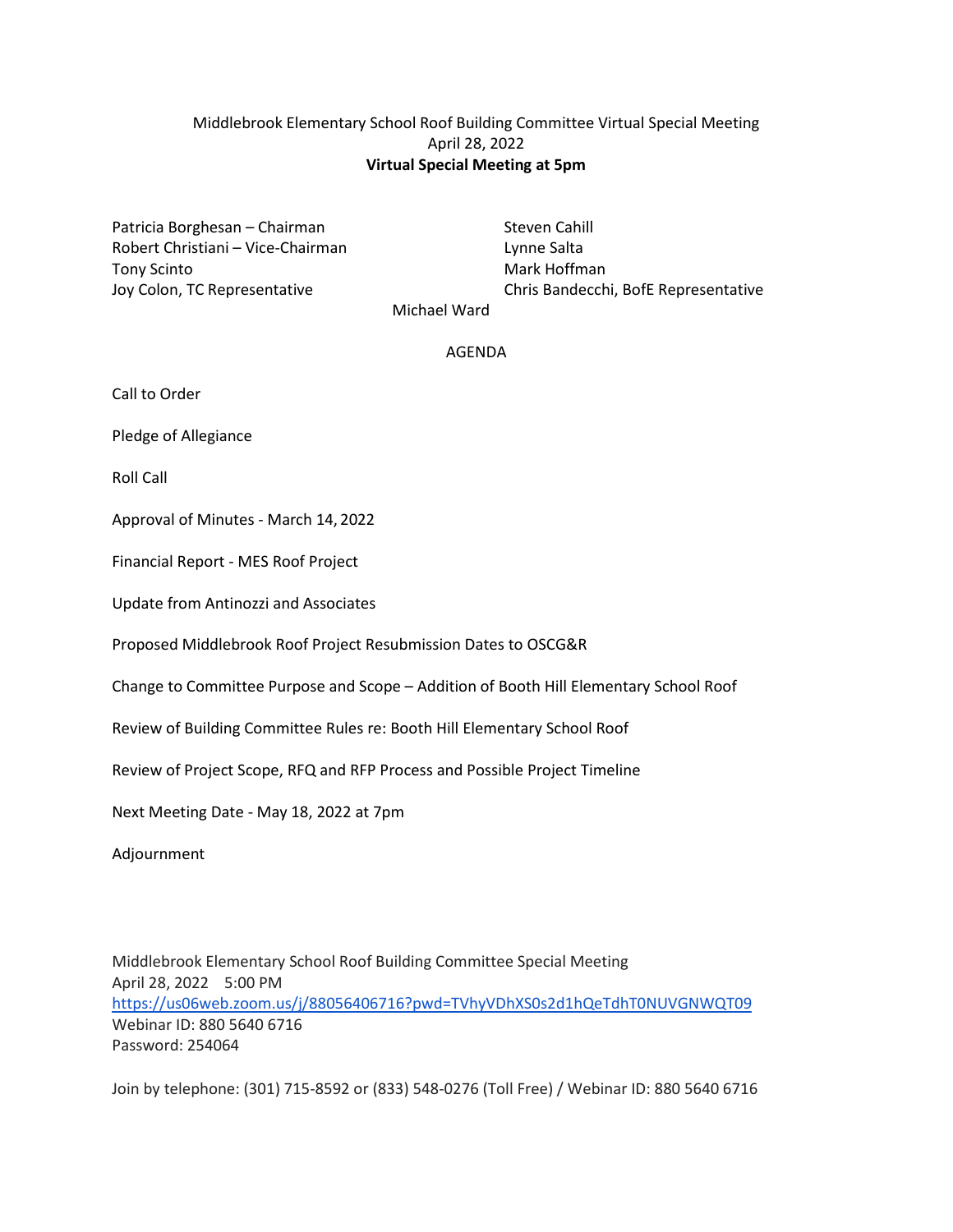#### Town of Trumbull Middlebrook Roof Replacement 11120100-581888 B6052

|                                               |               |        | Total        |           |           |              |
|-----------------------------------------------|---------------|--------|--------------|-----------|-----------|--------------|
| Project Budget Worksheet                      | Purchase      |        | Purchase     | Payments  | Purchase  | Balance      |
|                                               | Orders/       | Change | Orders/      | To Date   | Orders    | Available    |
|                                               | <b>Budget</b> | Orders | Budget       | 4/15/2022 | Balance   | 4/15/2022    |
| B6052 Middlebrook Roof Replacement            |               |        |              |           |           |              |
| Antinozzi & Associates (PO 20210974)          |               |        |              |           |           |              |
| <b>Schematic Design</b>                       | 10,900.00     |        | 10,900.00    | 10,900.00 |           |              |
| <b>Construction Documents</b>                 | 32,400.00     |        | 32,400.00    | 32,400.00 |           |              |
| Bid/Negotiation                               | 1,800.00      |        | 1,800.00     |           | 1,800.00  |              |
| Constructon Administration                    | 11,400.00     |        | 11,400.00    |           | 11,400.00 |              |
| State of CT Construction Grant Administration | 8,200.00      |        | 8,200.00     | 8,200.00  |           |              |
| Total Antinozzi & Associates (PO 20210974)    | 64,700.00     |        | 64,700.00    | 51,500.00 | 13,200.00 |              |
| Roofing Contractor                            |               |        |              |           |           |              |
| Subtotal                                      | 64,700.00     |        | 64,700.00    | 51,500.00 | 13,200.00 |              |
| Admin. Costs / Owner's Expenses               | 1,600,300.00  |        | 1,600,300.00 | 2,187.46  |           | 1,598,112.54 |
| Total                                         | 1,665,000.00  | $\sim$ | 1,665,000.00 | 53,687.46 | 13,200.00 | 1,598,112.54 |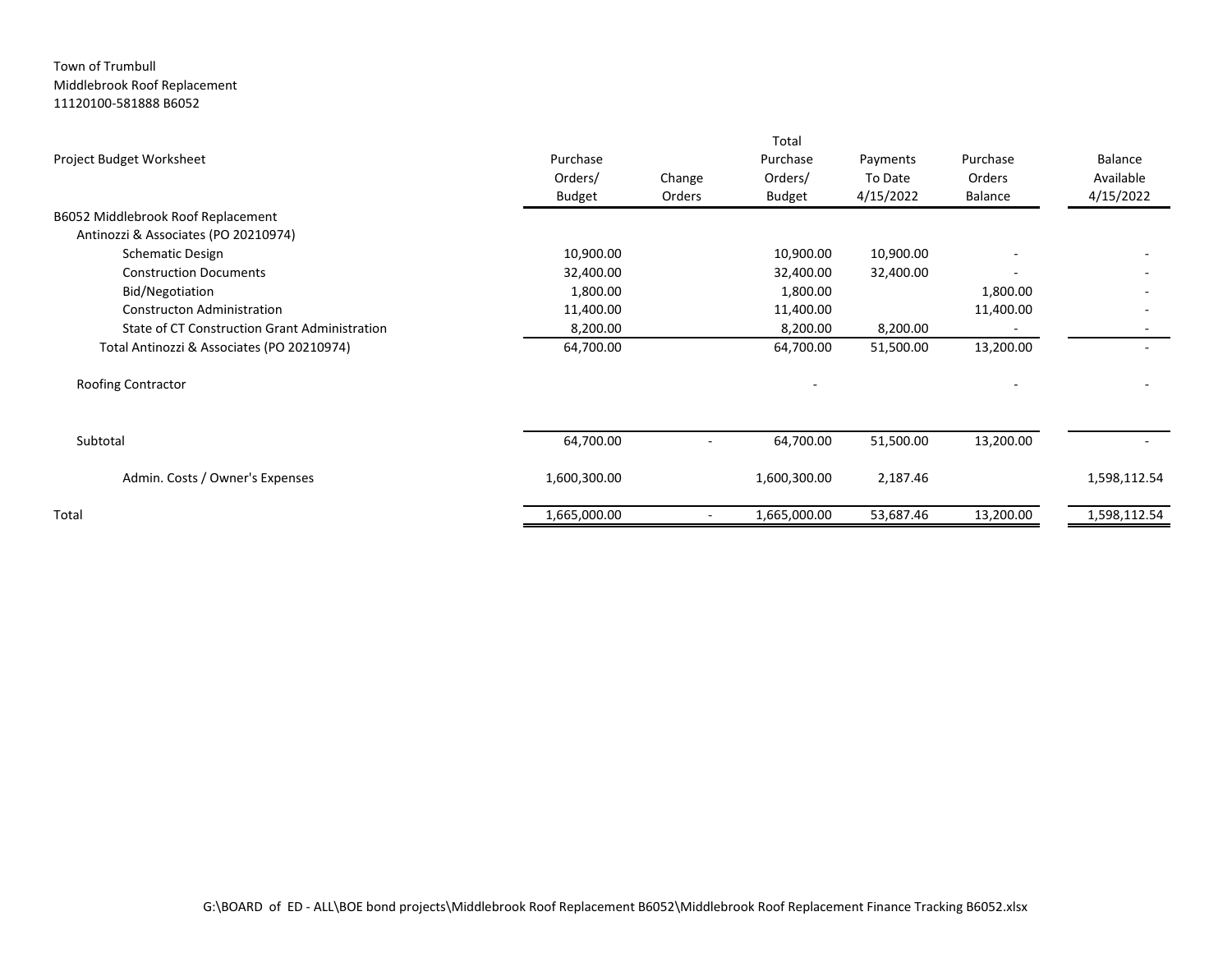**144-0101-RR ANTINOZZI ASSOCIATES P.C. TOWN OF TRUMBULL PROJECT: MIDDLEBROOK SCHOOL ROOFING | DECEMBER 6,2021** (Revised 04/14/22)

| <b>ITEM</b>    | FULLY ADHERED EPDM          | QUANTITY | UNIT       |                          | LABOR UNIT MATERIAL UNIT | TOTAL \$/UNIT                | <b>TOTAL HOURS</b> | LABOR \$/UNIT  | <b>TOTAL LABOR</b>            | <b>TOTAL MATERIAL</b>      | TOTAL \$       | <b>INELIGIBLE</b> |
|----------------|-----------------------------|----------|------------|--------------------------|--------------------------|------------------------------|--------------------|----------------|-------------------------------|----------------------------|----------------|-------------------|
| $\mathbf{1}$   | <b>REMOVE BUR</b>           | 511      | 100SF      | 1.5                      | $35\frac{1}{2}$          | 165.70                       | 766.5              | 130.7          | \$<br>66,788                  | \$<br>17,885               | 84,673<br>.S   |                   |
| 2              | REMOVE FLASH'GACRM          | 1,756    | LF         | 0.08                     | ε                        | $\mathsf{S}$<br>15           | 140.48             | 7              | $\ddot{\mathsf{s}}$<br>12,292 | 14,048<br>\$               | 26,340<br>\$   |                   |
| 3              | REMOVE EPDM                 | 46       | 100SF      | 0.75                     | 16                       | - \$<br>81                   | 34.5               | 65.3           | $3,004$ \$<br>-Ś              | 736                        | 3,740<br>Ŝ.    |                   |
| 4              | <b>REMOVE SHINGLES</b>      | 16       | 100SF      | $\overline{2}$           | 20                       | $\ddot{\mathsf{S}}$<br>194   | 32                 | 174.3          | 2,789<br>\$                   | <sub>S</sub><br>320        | 3,109          |                   |
| 5              | REMOVE METAL FLASHG         | 2,785    | LF         | 0.08                     | $\overline{3}$           | \$<br>10                     | 222.8              | $\overline{7}$ | \$<br>19,495                  | 8,355<br>Ś                 | 27,850         |                   |
| 6              | REMOVE SCUPPERS             |          |            | 0.25                     | 24                       | 46<br>-\$                    | 0.25               | 21.8           | Ś<br>22                       | \$<br>24                   | 46             |                   |
| $\overline{7}$ | REPAIR CONG DK 5%           | 26       | 100SF      | 12                       | 20                       | $\ddot{\mathsf{S}}$<br>1,066 | 312                | 1045.5         | 27,183<br>\$                  | 520<br>Ŝ                   | 27,703         | \$<br>27,703      |
| 8              | REPAIR STEEL DK 2%          | 10       | 100SF      | 6                        | 73                       | -\$<br>636                   | 60                 | 562.8          | 5,628<br>-\$                  | 730<br>\$                  | 6,358          | \$<br>6,358       |
| 9              | CORE DECK OVERFLOW          | 22       | EA         | 4                        | 75                       | \$<br>424                    | 88                 | 348.5          | -\$<br>7,667                  | 1,650<br>\$                | 9,317          |                   |
| 10             | NEW DRAIN PIPING OVERFLOW   | 1,650    | LF         | 0.25                     | 30                       | 52<br>-\$                    | 412.5              | 21.8           | \$<br>35,970                  | l \$<br>49,500             | 85,470<br>Ŝ.   |                   |
| 11             | <b>REMOVE DRAINS</b>        | 22       | EA         | $\overline{2}$           | 50                       | -Ś<br>224                    | 44                 | 174.3          | <sub>S</sub><br>3,835         | Ŝ.<br>1,100                | 4,935<br>¢,    |                   |
| 12             | DISCONECT RAISE GAS LINE    |          | EA         | 8                        | 168                      | 865<br>-\$                   | 48                 | 697            | \$<br>4,182                   | 1,008<br>\$                | 5,190          |                   |
| 13             | <b>CUT REGLETS</b>          | 520      | LF         | 0.1                      | 16                       | 25<br>- \$                   | 52                 | 8.7            | <sub>S</sub><br>4,524         | 8,320                      | 12.844         |                   |
| 14             | <b>NEW DRAINS</b>           | 22       | 100SF      | 6                        | 470                      | 993<br>-\$                   | 132                | 522.8          | \$<br>11,502                  | Ŝ.<br>10,340               | 21,842         |                   |
| 15             | NEW OVER RD                 | 22       | 100SF      | Δ                        | 470 \$                   | 819                          | 88                 | 348.5          | 7,667<br>-\$                  | 10,340<br>Ŝ.               | 18,007         |                   |
| 16             | <b>VAPOR RETARDER</b>       | 577      | 100SF      | 0.15                     | 146                      | -\$<br>159                   | 86.55              | 13.1           | -\$<br>7,559                  | 84,242<br>\$               | 91,801<br>.S   |                   |
| 17             | NEW 5" ISO                  | 577      | 100SF      | 0.8                      | 357                      | - Ś<br>427                   | 461.6              | 69.7           | 40,217<br>Ŝ.                  | -Ś<br>205,989              | 246,206<br>ς   |                   |
| 18             | <b>NEW TAPERED ISO</b>      | 577      | 100SF      | 1.04                     | 230                      | 350<br>-\$                   | 600.08             | 120            | \$<br>69,240                  | 132,710<br>Ŝ.              | 201,950        |                   |
| 19             | COVER BOARD                 | 57       | 100SF      | 0.5                      | 294                      | 338<br>-\$                   | 288.5              | 43.6           | 25,157<br>Ŝ.                  | 169,811<br>Š.              | 194,968        |                   |
| 20             | WOOD BLOCKING               | 11,665   | LF         | 0.02                     |                          | <sup>\$</sup><br>6           | 233.3              | 1.7            | \$<br>19,831                  | \$<br>46,660               | 66,491         |                   |
| 21             | ADHERED EPDM .090" (30 YR)  | 577      | 100SF      | $\overline{\phantom{a}}$ | 627                      | 801<br>-\$                   | 1154               | 174.3          | Ś<br>100,571                  | 361,779<br>Ś               | 462,350        |                   |
| 22             | <b>BASE FLASHG</b>          | 2,030    | LF         | 0.15                     | 68                       | - \$<br>81                   | 304.5              | 13.1           | 26,593<br>.\$                 | 138,040                    | 164,633        |                   |
| 23             | ALUM.EDGING .040"<br>$ES-1$ | 2,333    | LF         | 0.1                      | 54                       | -S<br>63                     | 233.3              | 8.7            | \$<br>20,297                  | 125,982<br>Ŝ.              | 146,279<br>\$. |                   |
| 24             | REPLACE SCUPPERS & FLASH    |          | EA         | 1                        | 450                      | 537<br>- Ś                   |                    | 87.1           | 87<br>Ŝ.                      | -\$<br>450                 | Ŝ.<br>537      |                   |
| 25             | <b>NEW SKYLIGHTS</b>        |          | EA         | $\mathbf{1}$             | 3,250                    | 3,337<br>-\$                 |                    | 87.1           | S.<br>610                     | 22,750<br>Ś                | 23,360         |                   |
| 26             | <b>FLASH SKY CURB</b>       |          | EA         | 1.5                      | 35                       | -\$<br>166                   | 10.5               | 130.7          | 915<br>-\$                    | 245<br>\$                  | 1,160          |                   |
| 27             | <b>FLASH STACKS</b>         | 40       | EA         | 0.4                      | 19                       | -\$<br>54                    | 16                 | 34.9           | <sub>S</sub><br>1,396         | Ś<br>756                   | 2,152          |                   |
| 28             | <b>FLASH FANS</b>           | 38       | EA         | 1.25                     | 25                       | -\$<br>134                   | 47.5               | 108.9          | 4,138<br>S.                   | 950<br>S.                  | 5,088          |                   |
| 29             | FLASH HVAC                  |          | EA         | $\overline{\phantom{a}}$ | 75                       | -\$<br>249                   | 8                  | 174.3          | 697<br>-Ś                     | 300<br>Ŝ.                  | 997<br>.\$     |                   |
| 30             | NEW CFLASH'G                | 520      | EA         | 0.15                     | 35                       | -\$<br>51                    | 78                 | 16.1           | -\$<br>8,372                  | Ŝ.<br>18,200               | 26,572<br>Ŝ.   |                   |
| 31             | NEW EJ                      | 296      | EA         | $\mathbf{1}$             | 40                       | 127<br>- Ś                   | 296                | 87.1           | <sub>S</sub><br>25,782        | $\mathsf{S}$<br>11,840     | 37,622<br>Ŝ.   |                   |
| 32             | NEW LADDERS                 |          | EA         | 8                        | 2,200                    | 2,897<br>-\$                 | 40                 | 697            | <sub>S</sub><br>3,485         | 11,000<br>¢,               | 14,485         |                   |
| 33             | PENETRATION FLASH           |          | EA         | $\mathbf{1}$             | 35                       | .\$<br>122                   |                    | 87.1           | \$<br>261                     | 105<br>\$                  | 366<br>\$.     |                   |
| -34            | MULTI PENETRATION           |          | EA         | 3                        | 75                       | -\$<br>336                   | 12                 | 261.4          | \$<br>1,046                   | <sub>S</sub><br>300        | 1,346          |                   |
| 35             | NEW DUCTWORK AND WRAP       | 2C       | LF         | 1.25                     | 12                       | 121<br>-\$                   | 25                 | 108.9          | <sub>S</sub><br>2,178         | \$<br>240                  | 2,418          |                   |
| 36             | AC MOUNT                    |          | EA         | 1                        | 35                       | 122<br>-\$                   | 6                  | 87.1           | 523<br>-\$                    | 210<br>\$                  | 733<br>.\$     |                   |
| 37             | NEW VENTED SHEATHING        | 16       | 100SF      | 3                        | 484                      | \$<br>745                    | 48                 | 261.4          | 4,182<br>-\$                  | \$<br>7,736                | 11,918<br>\$   |                   |
| 38             | <b>SMART VENT</b>           | 156      | <b>LF</b>  | 0.3                      | ç                        | 35<br>Ŝ.                     | 46.8               | 26.1           | 4,072<br>Ŝ.                   | Ŝ.<br>1,357                | Ŝ.<br>5,429    |                   |
| 39             | NEW ICE DAM MATERIAL        |          | 100SF      | 0.5                      | 79                       | 123<br>-\$                   | 4.5                | 43.6           | 392<br>\$                     | $\ddot{\mathsf{s}}$<br>714 | 1,106          |                   |
| 40             | NEW FELT                    |          | 100SF      | 0.25                     | 35                       | 57<br>-\$                    | 1.75               | 21.8           | -\$<br>153                    | \$<br>245                  | 398<br>\$.     |                   |
| 41             | <b>NEW SHINGLES</b>         | 16       | 100SF      | $\overline{2}$           | 440                      | l \$<br>714                  | 32                 | 274.3          | \$<br>4,389                   | 7,040                      | 11,429         |                   |
| 42             | <b>GUTTERS</b>              | 220      | LF         | 0.25                     | 35                       | -\$<br>57                    | 55                 | 21.8           | 4,796<br>-\$                  | 7,744<br>Ŝ.                | 12,540         |                   |
| 43             | HIP FLASHING                | 92       | LF         | 0.15                     | 27                       | - \$<br>40                   | 13.8               | 13.1           | 1,205<br>-\$                  | 2,484<br>Ŝ.                | 3,689          |                   |
| 44             | RIDGE FLASH                 | 16       | LF         | 0.2                      | 27                       | -\$<br>44                    | 3.2                | 17.4           | -\$<br>278                    | -\$<br>432                 | Ŝ.<br>710      |                   |
| 45             | SET UP CLEAN UP             |          | EA         | 16                       | 660                      | -\$<br>2,054                 | 48                 | 1394           | <sub>S</sub><br>4,182         | l \$<br>1,980              | Ŝ.<br>6,162    |                   |
| 46             | <b>GUARANTEE</b>            |          | 577 100 SF | 0.15                     | 25                       | $\ddot{\mathsf{s}}$<br>38    | 86.55              | 13.1           | $\zeta$<br>$7,559$ \$         | $14,425$ \$                | 21,984         |                   |
|                |                             |          |            |                          |                          |                              |                    |                | 602,708 \$<br>\$              | 1,501,592 \$               | 2,104,300      | \$<br>34,061      |

 $$34,061$ 

60 MIL EPDM 20 YR DEDUCT ALTERNATE:

| A/E FEES             |   | 64.700    | Ś | 64.700  |
|----------------------|---|-----------|---|---------|
| STATE FEE ON PERMITS | ς | 372       | Ś | 372     |
| CONTINGENCY          |   | 216.937   |   | 216.937 |
| <b>TOTALS</b>        |   | 2,386,309 |   | 316.070 |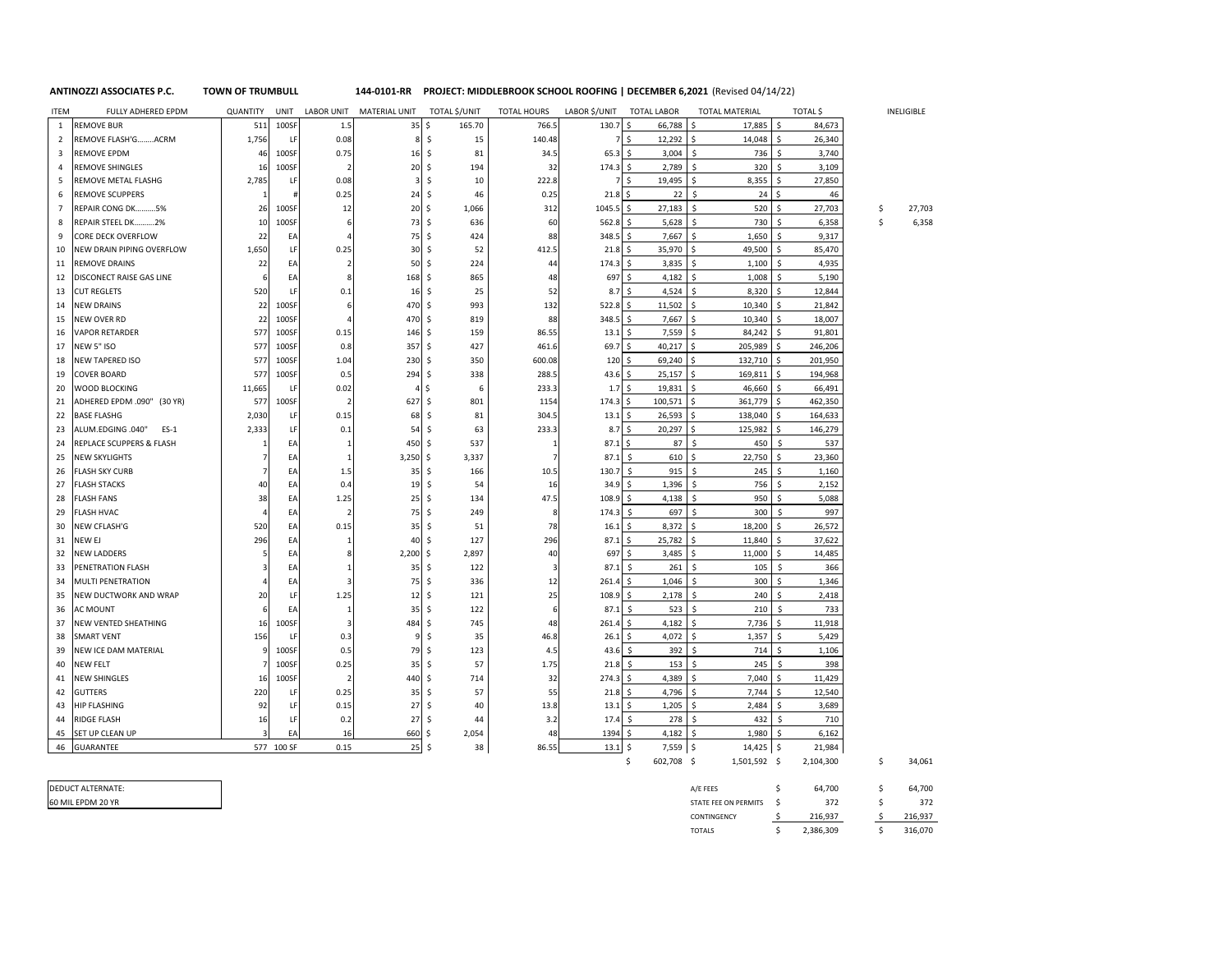#### **ANTINOZZI ASSOCIATES P.C. TOWN OF TRUMBULL PROJECT: MIDDLEBROOK SCHOOL ROOFING**

**144-0101-RR**

# DECEMBER 6,2021 (Revised 02/02/22)

## SCHEDULE OF ALLOWANCES

The following allowances shall be included in the Base Bid:

- A. Allowance #1: Provide an allowance in the Base Bid for replacement of 2,500 square feet existing deteriorated steel roof deck with new 1.5", 20 gauge galvanized metal deck, Type 'B'.
- B. Allowance #2: Provide an allowance in the Base Bid for wiring brushing and painting of 20,000 square feet of existing rusted steel roof deck.
- C. Allowance #3: Provide an allowance in the Base Bid for reinforcing 500 square feet of existing deteriorated steel roof deck.
- D. Allowance #4: Provide an allowance in the Base Bid for repairing and fastening 50 broken welds.
- E. Allowance #5: Provide an allowance in the Base Bid to fasten mid-span of adjacent steel roof deck where fasteners are missing at 100 locations.
- F. Allowance #6: Provide an allowance in the Base Bid for repairing 500 square feet by 1" depth of deteriorated or uneven concrete roof deck in conjunction with new roofing.